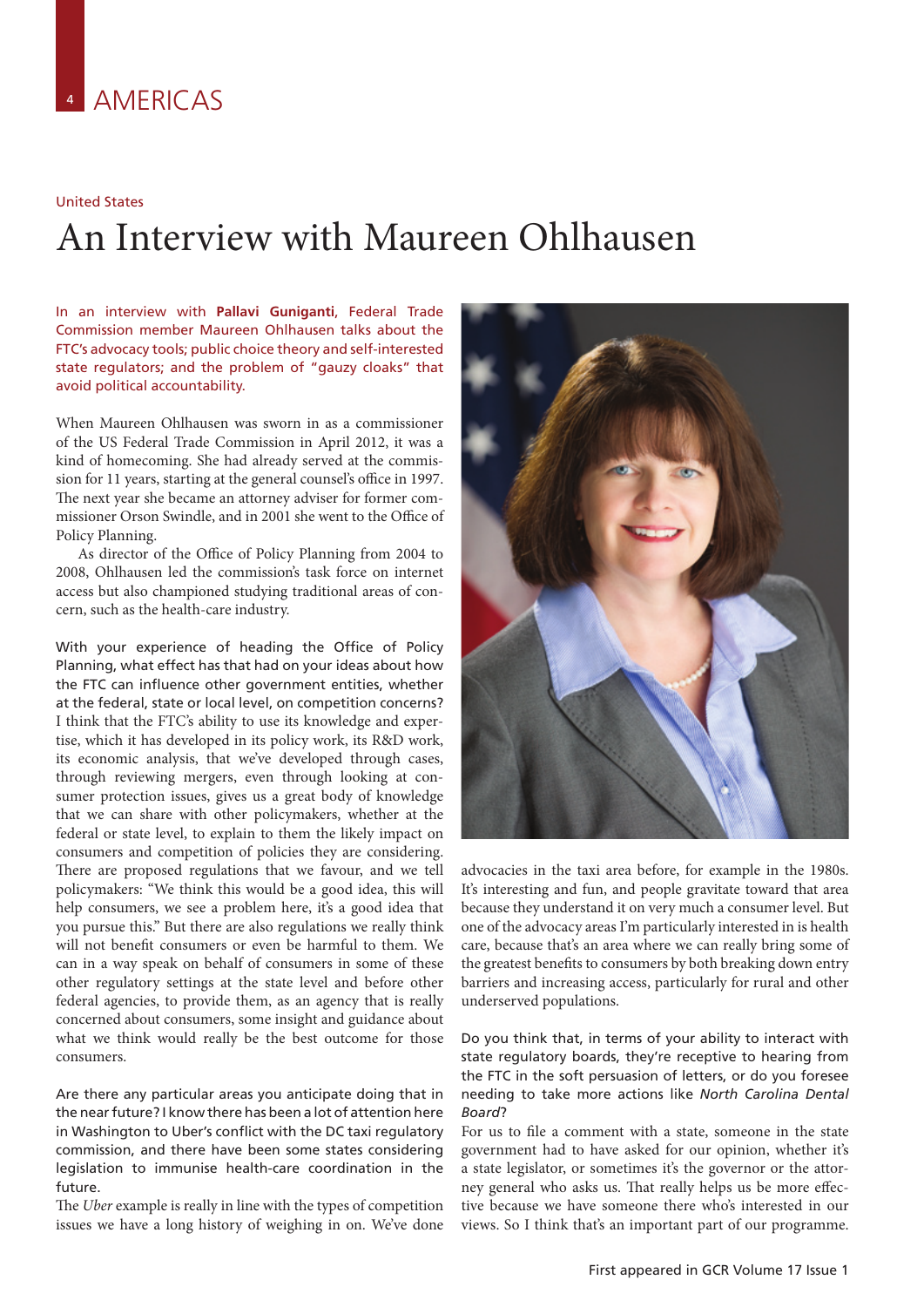If it's put out for public comment, then anybody can comment and we will comment. I think our advocacy efforts have been useful. We've occasionally had direct attribution to our letters by someone saying that "this is why we didn't move forward on this, because the FTC suggested it would be a bad idea." One of the things we instituted when I was head of Policy Planning is actually a follow-up for all of our advocacies. We follow up with a letter, a couple months later, asking a series of questions about our advocacy: Was it effective? What factors were important? What attributes of the letter did you find useful? So that we get a better sense of whether we are targeting things correctly, explaining things well, sending it at the right time and getting it to the right people. So I think that's really important. We don't just send it out and say, "Gee, I hope it works," because we do need to use that feedback to improve our advocacy programme as we go along.

On one side there's the regulated industry. Do you find people in states are good at organising on the other side, creating consumer groups to advocate for their benefit as consumers?

I'm a big believer in the insights that public choice theory offers, which is that the group that is going to benefit a lot is typically better organised than the group that may be harmed a little. It's important for us to try to include the voice of consumers in the mix. There are organised consumer groups and sometimes they provide a good pushback, or sometimes it's the new entrant who does a good job of pushing back. For example, I think Uber has done a good job of getting attention for their side of the policy argument.

You also, on the previous question, asked me about whether we need to do enforcement against state boards. I do think that's an important part of what we've been doing in the area of the state action doctrine. The advocacy element is an important part, but so is challenging some of the state boards – the selfinterested state boards – that have put these protections against new competitors, new forms of competition, into place without the appropriate authorisation or oversight by the state. It's important to have both of those pieces in our approach.

Has the commission done any advocacy for a kind of structural change to these regulatory boards, reducing the influence that people who are in the industry have over its regulation?

I don't believe we've ever taken a position on anything structural, or how a state board should be composed. But one of the things we did do is have a state action task force that looked at these issues very holistically. We issued a state action report that looked at the state action doctrine, why it was created, what purposes it should serve and then what its limits should be. We actively sought out cases to move the law along in these areas. It all sort of culminated in the *Phoebe Putney* case, where I think we got a very good outcome in a unanimous Supreme Court decision that helped make more clear at least the clear articulation requirement for getting state action protection. It's a good step, and maybe we can find a case that will clarify the active supervision part of the doctrine.

## I'm always concerned about exemptions from the antitrust laws, of any kind

Are you concerned about the legislation that's being proposed in some states about giving a semi-blanket immunisation to certain kinds of health-care coordination, that does not seem to clearly indicate that they're planning to do active supervision?

I'm always concerned about exemptions from the antitrust laws, of any kind. I think the antitrust laws play a very important role in our economy, so I would be generally concerned about that. One of the important points about the state action doctrine is that the protection it affords certain activity is meant to assign political responsibility and not obscure it. So the idea is that it has to be the action of the state itself, and I think that's very important, because if it's causing consumer harm, people who are being harmed should be able to know that the state has made this as a political decision; not that it's cast some sort of – I think one of the cases calls it – "gauzy cloak" of state protection over what is essentially private anti-competitive action. So I'm always concerned about taking the antitrust laws out of the picture.

How do you think the bureaus of competition and consumer protection have interacted during your tenure here so far, and has there been anything you've been able to do to avoid the "siloing" problem?

This is one of the important roles that our policy function plays, and the Office of Policy Planning can be a sort of nexus of this, where competition and consumer protection overlap. I think that's one of the key points we always need to keep in mind: Is what we're doing going to make consumers better off, from both the competition and consumer-protection standpoints? So, if for example there were a consumer-protection proposal being put forward, I think it's also important to think about the competitive impact of the proposal. Are we drawing the line in a place that's going to hurt competition in a way? I've talked about this in regard to privacy, that where we draw the lines for privacy can have competitive implications, and we need to think about that. If we say that sharing within a single entity is fine, but sharing outside that entity or sharing between smaller entities is a problem, that could have a competitive impact. It could lead to consolidation into larger entities. We also need to think carefully about the impact of taking information out of the marketplace. Information is a very useful tool for consumers on the consumer protection side, but it also drives competition. That's how you find out about competing offers, about a better